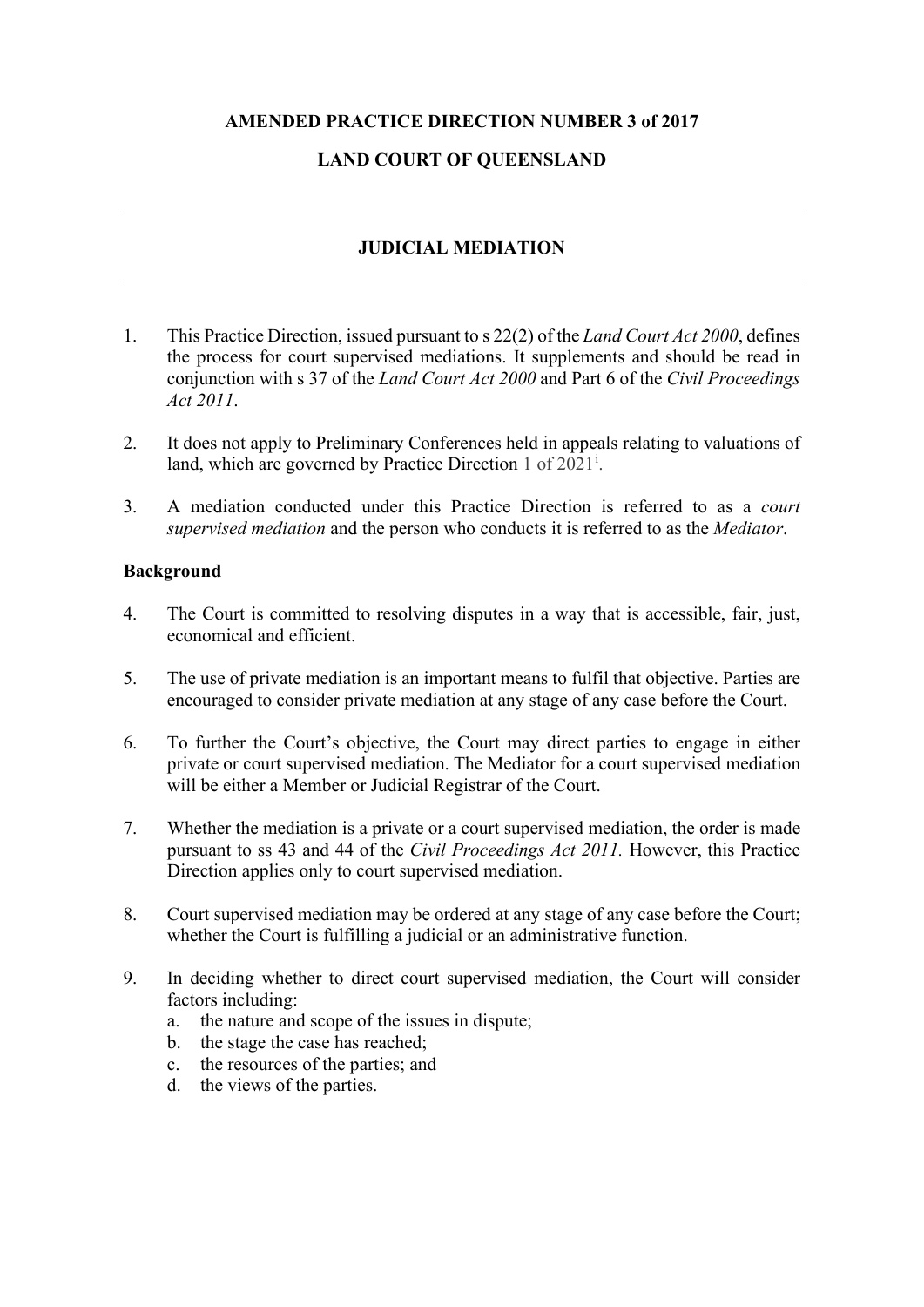# **Participation in the mediation**

- 10. Participation in a court supervised mediation is under the direction and control of the Mediator. Parties are expected to participate in good faith and must not impede the mediation. $<sup>1</sup>$  $<sup>1</sup>$  $<sup>1</sup>$ </sup>
- 11. Unless the Mediator otherwise allows, a party must attend in person, with or without their legal or other representative.
- 12. A party will not be relieved of the requirement to attend in person unless:
	- a. they will be represented by a person with full authority to settle the case; or
	- b. if the party is a government agency, it will be represented by a person with authority to recommend the settlement for approval by an authorised delegate; or
	- c. for any other party, the Mediator is informed of the process for endorsing a settlement and, after consulting with the other parties, considers it does not present an unacceptable limitation on the mediation.
- 13. Where appropriate, the Mediator may allow:
	- a. other persons to also attend, such as expert witnesses; and
	- b. participation by telephone, video or other remote access.

# **Intake process**

- 14. The Mediator or a court officer will contact each party to discuss arrangements for the mediation, including:
	- date, time, venue, and period allocated for the mediation (if not already fixed);
	- any special requirements (such as cultural and language, physical access, audiovisual or other IT needs);
	- who the parties wish to participate in the mediation, including expert witnesses or other advisors;
	- any requests relating to representation at the mediation (see paragraph 12); and
	- any requests about mediation arrangements made by any other party.

# **Confirmation of mediation process**

- 15. Following intake, the Mediator will approve arrangements for the mediation, which will be provided in writing to the parties.
- 16. The arrangements will deal with any preconditions, expectations or particular requirements of the Mediator, and will include:
	- a. who will participate, how many people may attend with a party and what are their roles;
	- b. whether a party is required to provide a confidential statement about the issues raised in the case and how they would like the case to be resolved; and if so, by what date;
	- c. what other material, if any, must be provided by any party and by what date;

<span id="page-1-0"></span><sup>1</sup> Section 44 of the *Civil Proceedings Act 2011.*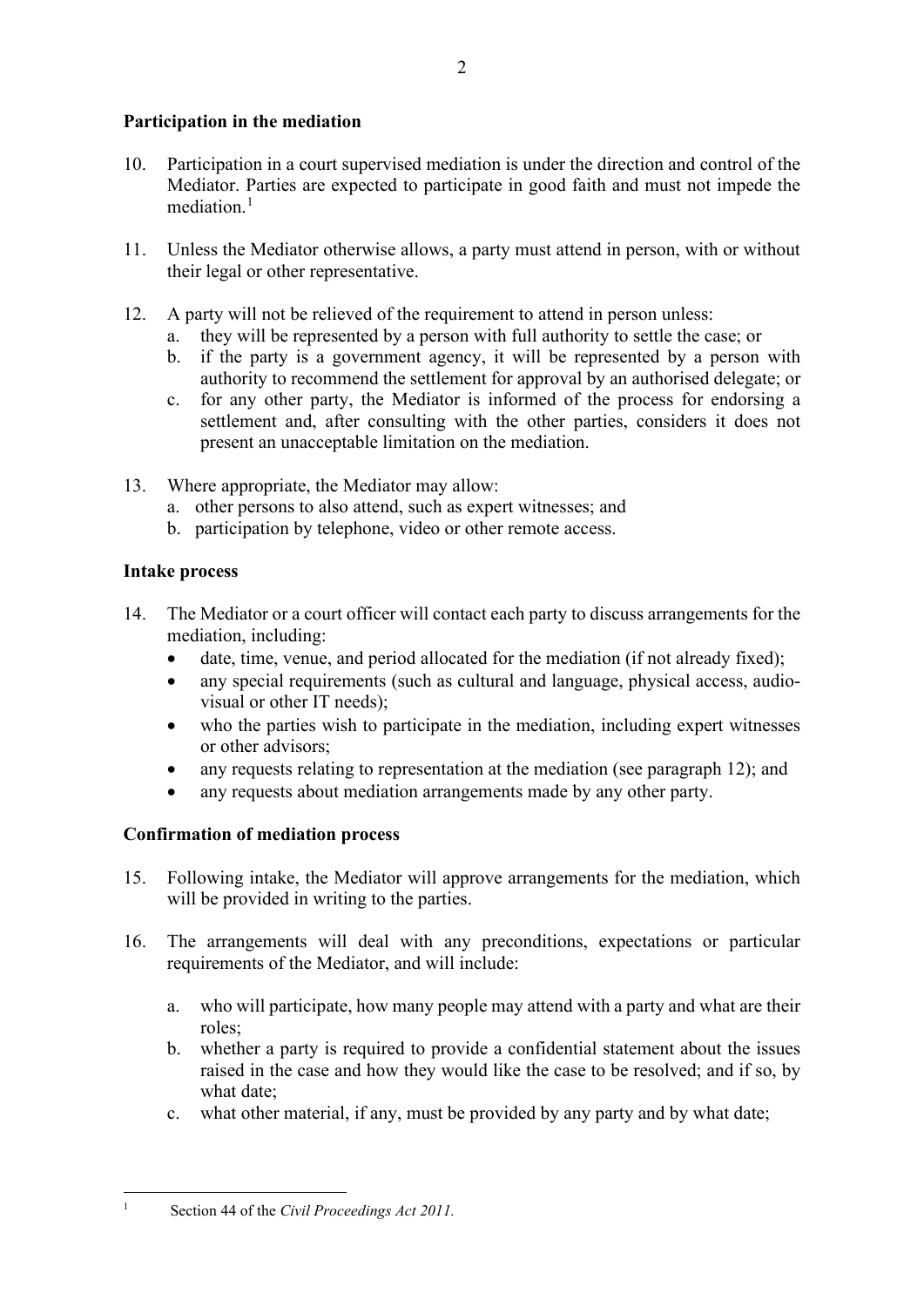d. whether a party has leave to be represented by a person without authority to commit and, if so, confirmation of that party's process for endorsement of an agreement negotiated at the mediation.

## **Without prejudice and confidential process**

- 17. A court supervised mediation is conducted on a without prejudice basis. Information shared and documents prepared for the mediation are governed by the law relating to without prejudice communications.
- 18. The Mediator, the parties, and all other participants are expected to respect the confidentiality of the mediation. [2](#page-2-0)
- 19. If the case does not resolve at mediation, evidence may not be given at the hearing of anything done or said or any admission made at the mediation, unless all parties agree.<sup>[3](#page-2-1)</sup>
- 20. Following completion of the mediation, whether the case is resolved or not, the Mediator must destroy all materials provided to or prepared by or for the Mediator for the sole purpose of the mediation.

# **Meeting separately with the parties – private meetings**

- 21. Mediation styles and practices may differ between Mediators and between cases. Whether a Mediator holds private meetings with the parties is at the Mediator's discretion and will depend upon the nature and circumstances of the case.
- 22. If a Mediator does hold private meetings with the parties, the Mediator will not disclose to any other party or participant any information provided during a private meeting, without the express authority of the informing party.

# **Adjournment**

23. A Mediator may adjourn a mediation to continue at a later date.

# **Agreement**

- 24. If agreement is reached about some or all issues, the Mediator will discuss with the parties whether the agreement will be:
	- a. reduced to consent orders to be proposed to the Court;
	- b. recorded in a private agreement prepared and finalised by the parties; or
	- c. documented in some other way.
- 25. If the parties propose consent orders, the Member managing the case will consider the orders proposed by the parties and, if they consider it necessary to change or refine the orders, will hear from the parties before doing so.

<span id="page-2-0"></span><sup>&</sup>lt;sup>2</sup> The Mediator is bound by a requirement of confidentiality with limited exceptions; see s 54 of the *Civil Proceedings Act 2011.*

<span id="page-2-1"></span><sup>3</sup> Section 53 of the *Civil Proceedings Act 2011.*